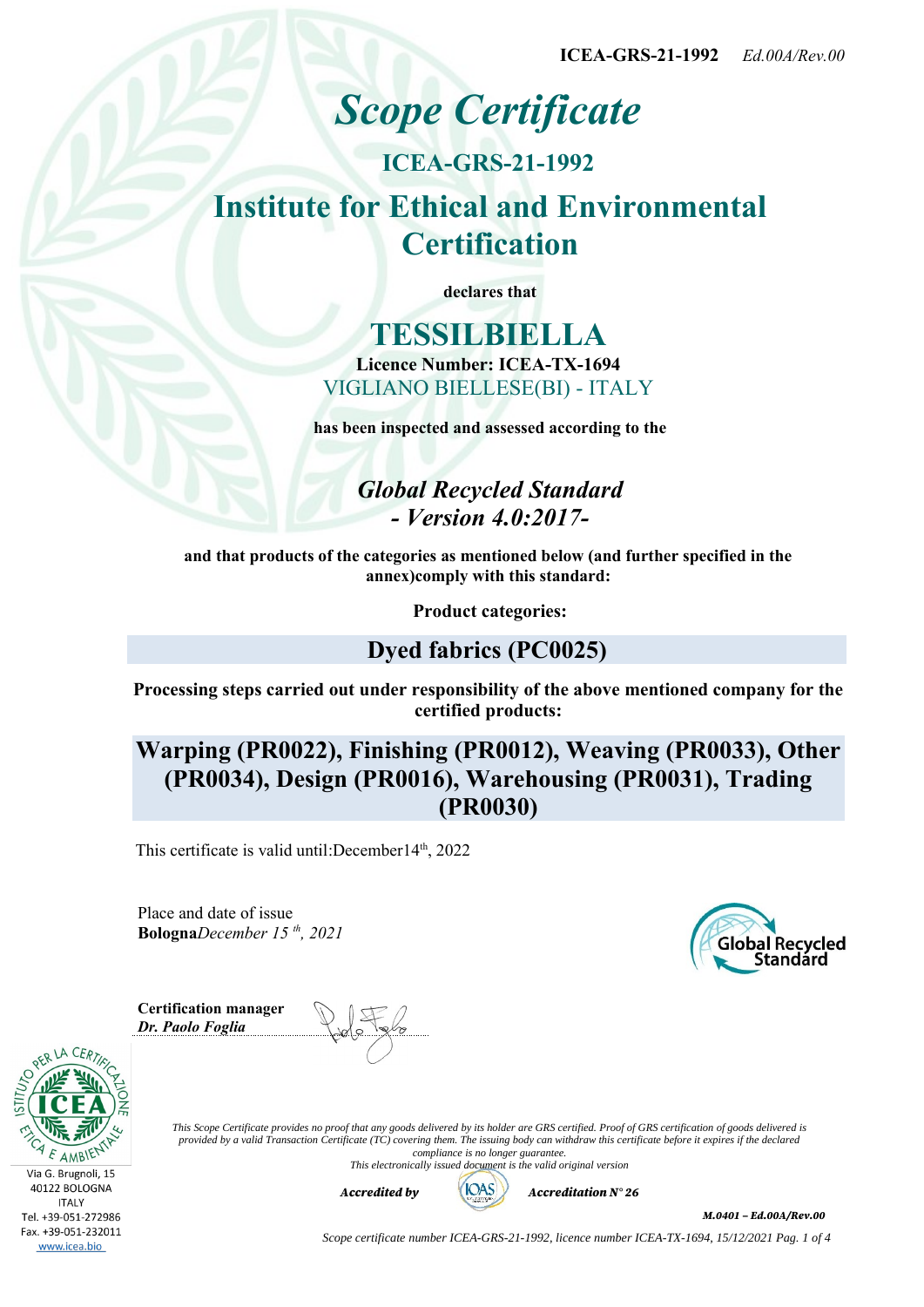*Certified entity:* **TESSILBIELLA**

**Global Recycled Standard**

#### **Annex to certificate no.: ICEA-GRS-21-1992**

In specific the certificate covers the following products:

| <b>Products</b>       |                                                                           | <b>Material Composition</b>                                      |          | Label grade                        |
|-----------------------|---------------------------------------------------------------------------|------------------------------------------------------------------|----------|------------------------------------|
| Category              | Product details                                                           | Fibre                                                            | $\%$     |                                    |
| Dyed fabrics (PC0025) | Woven fabrics (Woven<br>fabrics PD0059) [Tessuti<br>pettinati tinto filo] | $Wood (RM0081)* (Pre-$<br><i>consumer</i> )<br>Polyamid (RM0182) | 80<br>20 | Made with 80%<br>recycled material |
| Dyed fabrics (PC0025) | Woven fabrics (Woven<br>fabrics PD0059) [Tessuti<br>pettinati tinto filo] | $Wood (RM0081)* (Pre-$<br><i>consumer</i> )<br>Wool (RM0077)     | 50<br>50 | Made with 50%<br>recycled material |
| Dyed fabrics (PC0025) | Woven fabrics (Woven<br>fabrics PD0059) [Tessuti<br>pettinati tinto filo] | Cotton (RM0102)<br>Cotton $(RM0106)$ * (Pre-<br>consumer)        | 60<br>40 | Made with 40%<br>recycled material |
| Dyed fabrics (PC0025) | Woven fabrics (Woven<br>fabrics PD0059) [Tessuti<br>pettinati tinto filo] | Cotton $(RM0107)$ * (Post-<br>consumer)                          | 100      | <b>GRS</b> certified               |
| Dyed fabrics (PC0025) | Woven fabrics (Woven<br>fabrics PD0059) [Tessuti<br>pettinati tinto filo] | Cotton (RM0106)* (Pre-<br>consumer)<br>Cotton (RM0102)           | 50<br>50 | Made with 50%<br>recycled material |

\* from recycled material

Place and date of issue **Bologna***December 15 th, 2021*



**Certification manager** *Dr. Paolo Foglia*

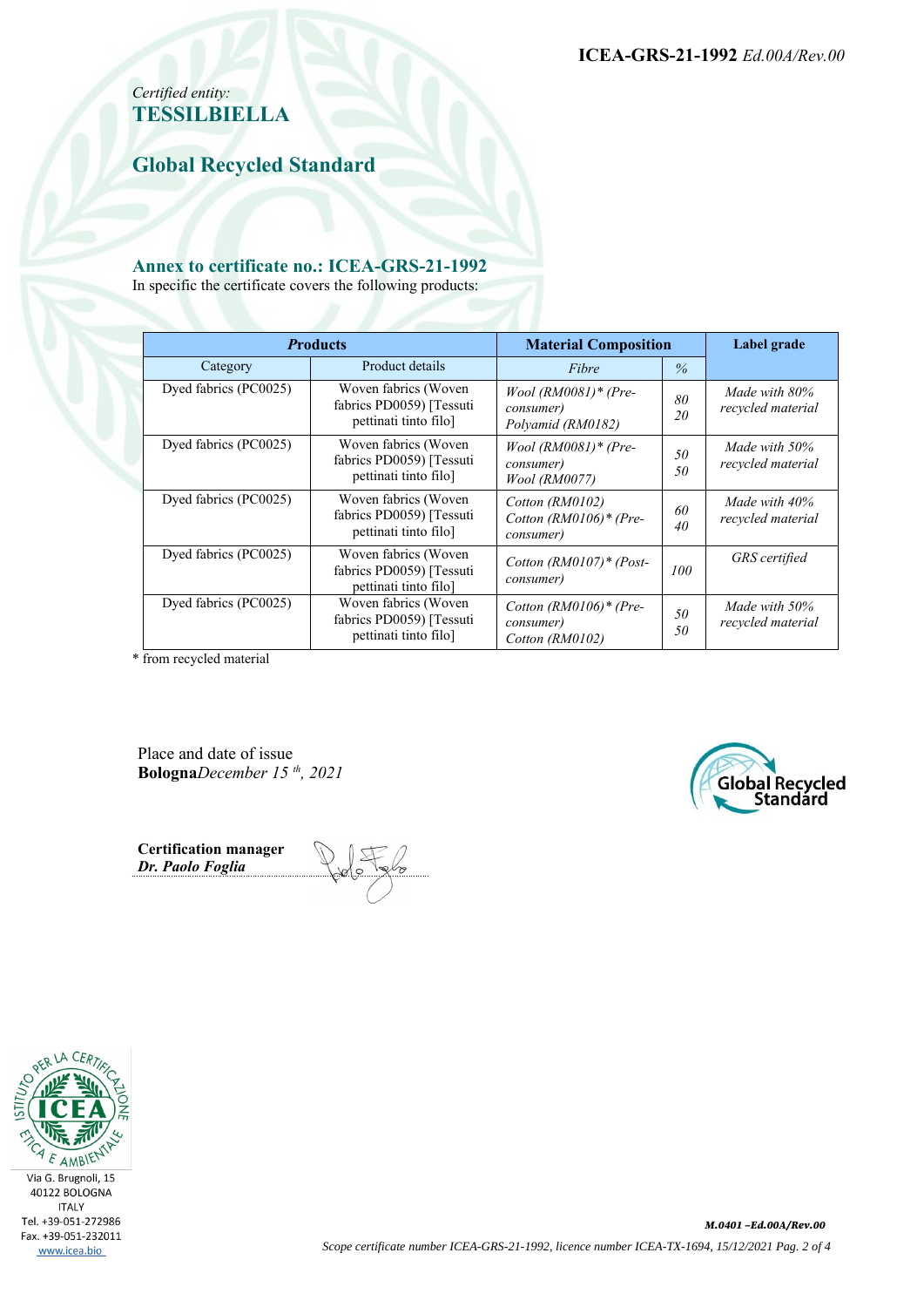**ICEA-GRS-21-1992** *Ed.00A/Rev.00*

## *Certified entity:* **TESSILBIELLA**

**Global Recycled Standard**

#### **Facility Annex to certificate no.: ICEA-GRS-21-1992**

Under the scope of this certificate the following facilities have been inspected and assessed. The listed processing steps/activities comply with the corresponding criteria of the Global Recycle Standard (GRS) for the certified products:

| Name of the facility | <b>Address of operation</b>  | Processing steps / activities | Type of<br>relation |
|----------------------|------------------------------|-------------------------------|---------------------|
| Tessilbiella         | Via Via Milano, 310          | Design (PR0016),              | <b>MAIN</b>         |
|                      | Vigliano Biellese (Biella) - | Warehousing (PR0031),         |                     |
|                      | Italy                        | Trading (PR0030)              |                     |

Place and date of issue **Bologna***December 15 th, 2021*



**Certification manager** *Dr. Paolo Foglia*